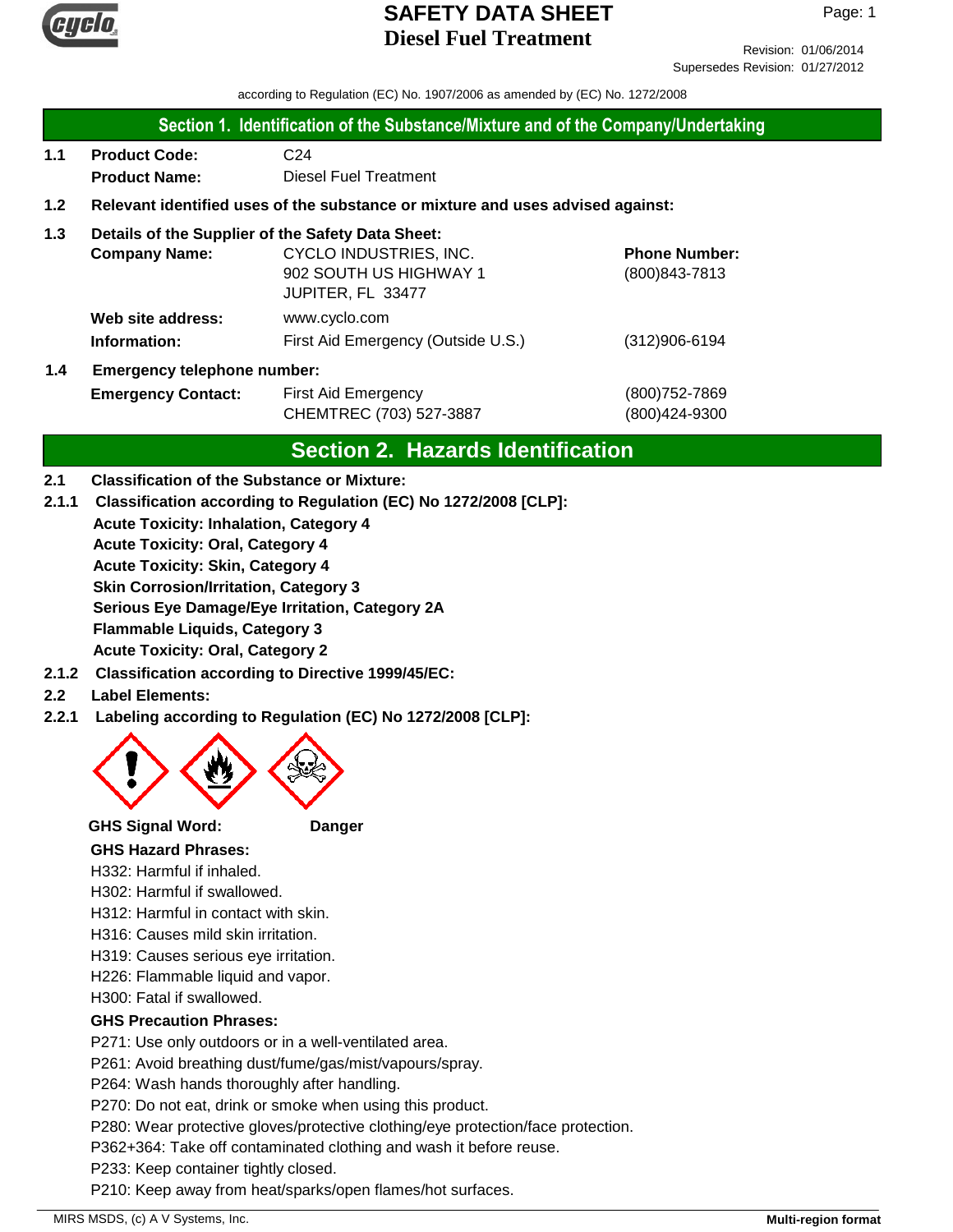

Revision: 01/06/2014 Supersedes Revision: 01/27/2012

P240: Ground/bond container and receiving equipment.

P241: Use explosion-proof electrical/ventilating/lighting equipment.

P243: Take precautionary measures against static discharge.

P242: Use only non-sparking tools.

#### **GHS Response Phrases:**

P301+P330+P331: IF SWALLOWED: Rinse mouth. DO NOT induce vomiting.

P301+310: IF SWALLOWED: Immediately call a POISON CENTER or doctor/physician.

P304+340: IF INHALED: Remove victim to fresh air and keep at rest in a position comfortable for breathing.

P302+352: IF ON SKIN: Wash with plenty of soap and water.

P332+313: If skin irritation occurs, get medical advice/attention.

P305+351+338: IF IN EYES: Rinse cautiously with water for several minutes. Remove contact lenses, if present and easy to do. Continue rinsing.

P337+313: If eye irritation persists, get medical advice/attention.

P370+378: In case of fire, use carbon dioxide, foam, dry chemical or water fog to extinguish.

### **GHS Storage and Disposal Phrases:**

P501: Dispose of contents/container in accordance with local/regional/national/international regulation. P403+235: Store in cool/well-ventilated place. P405: Store locked up.

**2.2.2 Labeling according to Directive 1999/45/EC:**



**2.3** Adverse Human Health Eyes: May cause burning, irritation and discomfort. May cause blurred vision. **Effects and Symptoms:**

> Skin Contact: Contact may cause irritation and burning. Prolonged contact may cause severe irritation or dermatitis. May cause skin sensitization with continuous prolonged or extended contact.

Inhalation: Vapor may cause dizziness, nausea, vomiting and headache. Mist may cause breathing problems.

Ingestion: May result in vomiting. Aspiration of liquid into lungs must be avoided. Do not induce vomiting. Small amount of liquid aspirated into lungs may cause injury, chemical pneumonia possibly leading to death. Prolonged exposure may cause skin irritation or dermatitis, kidney, liver and blood problems.

**Medical Conditions** Pre-existing skin, respiratory or other disorders may be aggravated. **Generally Aggravated**

## **By Exposure:**

| Section 3. Composition/Information on Ingredients |  |  |
|---------------------------------------------------|--|--|
|                                                   |  |  |

| CAS#       | Hazardous Components (Chemical Name)/<br><b>REACH Registration No.</b> | <b>Concentration</b> | $EC$ No./<br>EC Index No. | <b>Risk Phrases/</b><br><b>GHS Classification</b> |
|------------|------------------------------------------------------------------------|----------------------|---------------------------|---------------------------------------------------|
| 64475-85-0 | Turpentine substitute                                                  | 80.0 -100.0 %        | NA.<br><b>NA</b>          | No data available.<br>No data available.          |
| 111-76-2   | Ethanol, 2-Butoxy-                                                     | $0.0 - 5.0 %$        | 203-905-0<br>603-014-00-0 | Xn; R20/21/22-36/38<br>Acute Tox.(O) 4: H302      |

Acute Tox.(D) 4: H312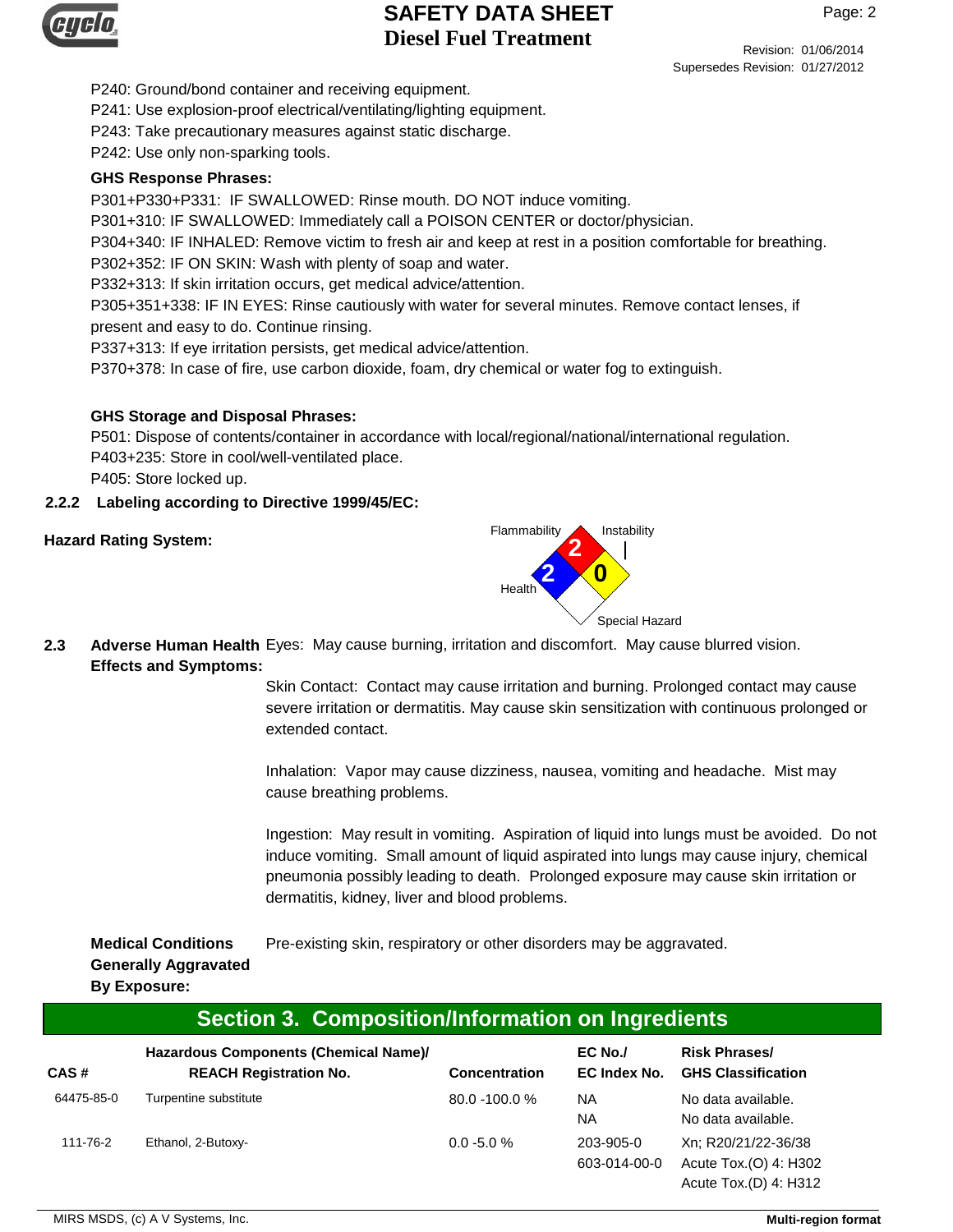

Revision: 01/06/2014 Supersedes Revision: 01/27/2012 Skin Corr. 2: H315 Eye Damage 2A: H319 Acute Tox.(I) 4: H332 NA Proprietary Additives **NA** Proprietary Additives NA No data available. No data available. **Section 4. First Aid Measures** Description of First Aidlf swallowed, do not induce vomiting. Rinse mouth. If inhaled, remove to fresh air. Give artificial respiration if needed. If in eye, rinse cautiously with water for several minutes. Remove contact lenses if present and easy to do so. In case of skin contact, remove contaminated clothing. Wash affected area with soap and water. Call physician immediately if adverse reaction occurs. **Measures: 4.1 5.1 5.2 Section 5. Fire Fighting Measures** Flash Pt: 100.40 F (38.0 C) Method Used: Cleveland Open Cup **Fire Fighting** Use self-contained breathing apparatus. **Instructions: Autoignition Pt:** No data. **Explosive Limits:** LEL: No data. UEL: No data. **Suitable Extinguishing** Carbon dioxide, foam, dry chemical or water fog. **Media: Flammable Properties** No data available. **and Hazards: 5.3 6.3 Section 6. Accidental Release Measures** Eliminate sources of ignition. Prevent additional discharge of material, if possible to do so without hazard. For small spills, implement cleanup procedure. For large spills, implement cleanup procedures, keep public away and advise authorities. Prevent liquid from entering sewers, waterways or low areas. Contain spilled liquid with sand or earth. Do not use combustible materials such as sawdust. Recover by pumping (use an explosion proof or hand pump) or with a suitable absorbent. If liquid is too viscous for pumping, scrape up. Remove from water surfaces buy skimming or with suitable absorbents. **Methods and Material For Containment and Cleaning Up: 7.1 7.2 Section 7. Handling and Storage** Use only with adequate ventilation. Avoid breathing vapors. Keep out of the reach of children. **Precautions To Be Taken in Handling: Precautions To Be** Store in a cool, well-ventilated place away from incompatible materials. **Taken in Storing:** Use explosion proof machinery. Assure grounding and bonding of containers is done before use of products to help prevent possible static build-up. **Other Precautions:**

## **Section 8. Exposure Controls/Personal Protection**

| 8.1<br><b>Exposure Parameters:</b> |                              |                                                     |                                                          |                                  |
|------------------------------------|------------------------------|-----------------------------------------------------|----------------------------------------------------------|----------------------------------|
| CAS#                               | <b>Partial Chemical Name</b> | <b>Britain EH40</b>                                 | <b>France VL</b>                                         | <b>Europe</b>                    |
| 64475-85-0                         | Turpentine substitute        | No data.                                            | No data.                                                 | No data.                         |
| 111-76-2                           | Ethanol, 2-Butoxy-           | TWA: 123 mg/m3 (25 ppm)<br>STEL: 246 mg/m3 (50 ppm) | TWA: 9.8 mg/m3 (2 ppm)<br>STEL: 147.6 mg/m3 (30)<br>ppm) | TWA: 98 mg/m3<br>STEL: 246 mg/m3 |
| <b>NA</b>                          | <b>Proprietary Additives</b> | No data.                                            | No data.                                                 | No data.                         |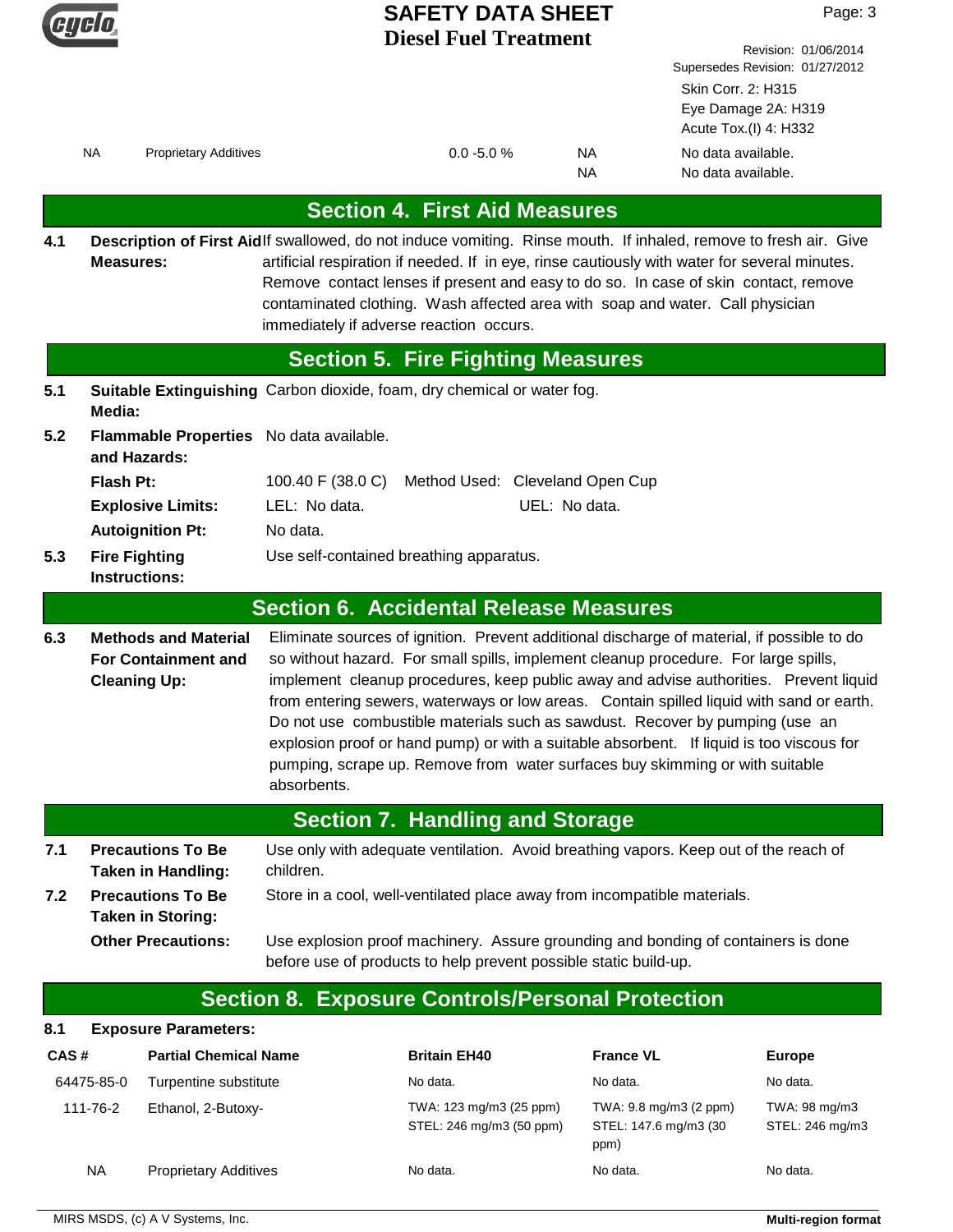

Revision: 01/06/2014 Supersedes Revision: 01/27/2012

| CAS#       | <b>Partial Chemical Name</b> | <b>OSHA TWA</b> | <b>ACGIH TWA</b> | <b>Other Limits</b> |
|------------|------------------------------|-----------------|------------------|---------------------|
| 64475-85-0 | Turpentine substitute        | No data.        | No data.         | No data.            |
| 111-76-2   | Ethanol, 2-Butoxy-           | PEL: 50 ppm     | TLV: 20 ppm      | No data.            |
| ΝA         | <b>Proprietary Additives</b> | No data.        | No data.         | No data.            |

#### **8.2 Exposure Controls:**

#### **8.2.1 Engineering Controls** Ensure adequate ventilation. **(Ventilation etc.):**

#### **8.2.2 Personal protection equipment:**

| <b>Eye Protection:</b>    | Avoid contact with eyes. If splashes are likely to occur, wear goggles.                                     |
|---------------------------|-------------------------------------------------------------------------------------------------------------|
| <b>Protective Gloves:</b> | Neoprene gloves.                                                                                            |
| Other Protective          | Avoid contact with skin.                                                                                    |
| Clothing:                 |                                                                                                             |
|                           | Respiratory Equipment Assure adequate ventilation to keep oil mists under safe limits. When necessary, wear |

proper NIOSH approved respirators or SCBA. **(Specify Type):**

# **Section 9. Physical and Chemical Properties**

| 9.1  | <b>Information on Basic Physical and Chemical Properties</b>                   |                                                                                     |  |
|------|--------------------------------------------------------------------------------|-------------------------------------------------------------------------------------|--|
|      | <b>Physical States:</b>                                                        | [X] Liquid<br>[ ] Gas<br>[ ] Solid                                                  |  |
|      | <b>Appearance and Odor:</b>                                                    | Light to colored liquid with petroleum odor.                                        |  |
|      | <b>Melting Point:</b>                                                          | No data.                                                                            |  |
|      | <b>Boiling Point:</b>                                                          | No data.                                                                            |  |
|      | <b>Flash Pt:</b>                                                               | 100.40 F (38.0 C)<br>Method Used: Cleveland Open Cup                                |  |
|      | <b>Evaporation Rate:</b>                                                       | No data.                                                                            |  |
|      | <b>Explosive Limits:</b>                                                       | LEL: No data.<br>UEL: No data.                                                      |  |
|      | Vapor Pressure (vs. Air or<br>mm Hg):                                          | No data.                                                                            |  |
|      | Vapor Density (vs. Air = 1):                                                   | >1                                                                                  |  |
|      | Specific Gravity (Water $= 1$ ):                                               | 0.68                                                                                |  |
|      | <b>Solubility in Water:</b>                                                    | Insoluble                                                                           |  |
|      | <b>Autoignition Pt:</b>                                                        | No data.                                                                            |  |
|      | <b>Viscosity:</b>                                                              | $6 - 12$ cSt<br>at 100.0 C (212.0 F)                                                |  |
| 9.2  | <b>Other Information</b>                                                       |                                                                                     |  |
|      | <b>Percent Volatile:</b>                                                       | 0.0 % by weight.                                                                    |  |
|      | <b>Section 10. Stability and Reactivity</b>                                    |                                                                                     |  |
| 10.1 | <b>Reactivity:</b>                                                             | No data available.                                                                  |  |
| 10.2 | Stability:                                                                     | Unstable [ ]<br>Stable $[X]$                                                        |  |
| 10.3 | <b>Conditions To Avoid - No data available.</b><br><b>Hazardous Reactions:</b> |                                                                                     |  |
|      | <b>Possibility of</b><br><b>Hazardous Reactions:</b>                           | Will occur [ ]<br>Will not occur [X]                                                |  |
| 10.4 | Instability:                                                                   | <b>Conditions To Avoid -</b> Excessive heat, sources of ignition, strong oxidizers. |  |
| 10.5 | Incompatibility -<br><b>Materials To Avoid:</b>                                | Strong oxidizing agents.                                                            |  |
| 10.6 | <b>Hazardous</b>                                                               | No data available.                                                                  |  |
|      | <b>Decomposition Or</b>                                                        |                                                                                     |  |
|      | <b>Byproducts:</b>                                                             |                                                                                     |  |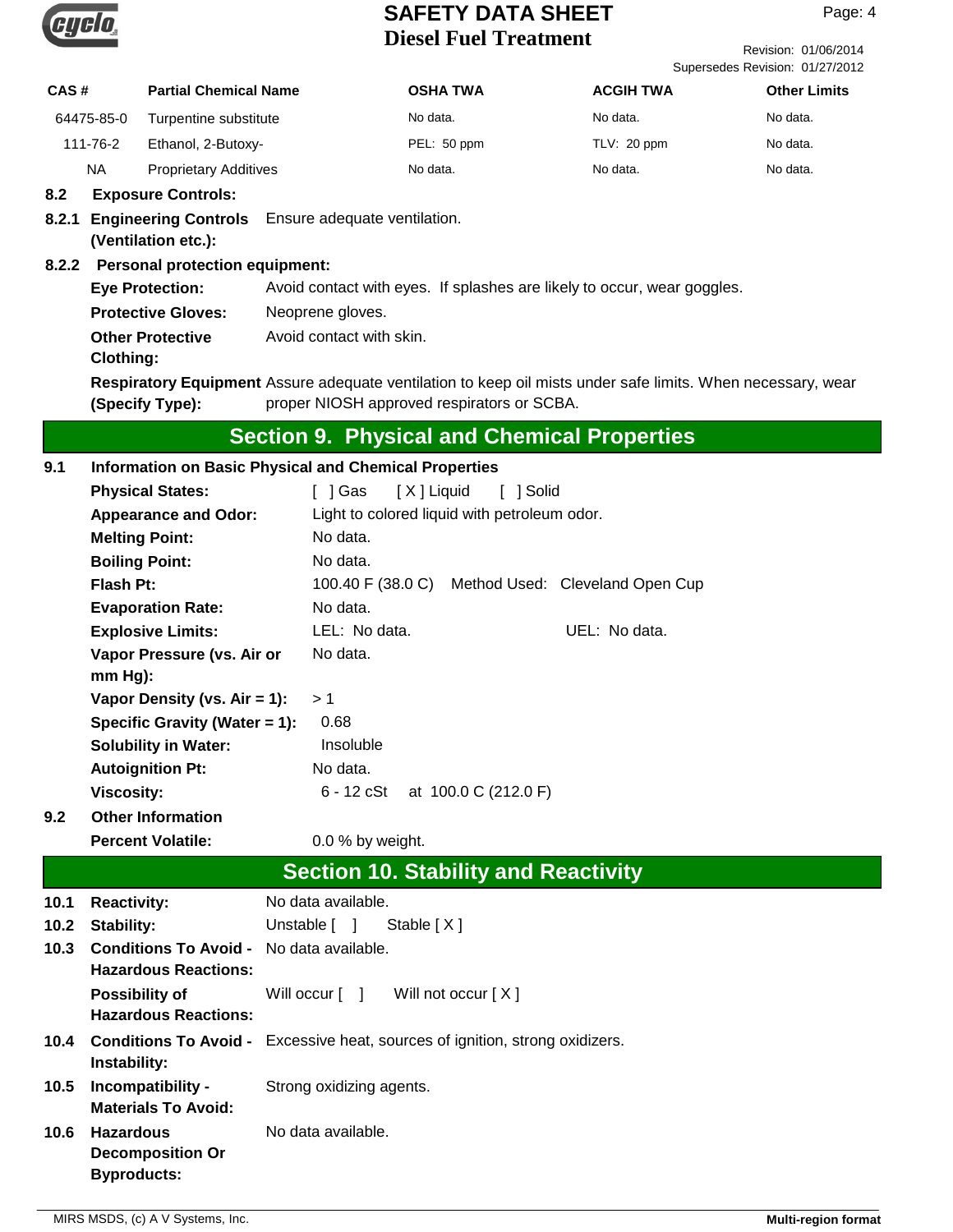

Revision: 01/06/2014 Supersedes Revision: 01/27/2012

|                                                                                                                                                                                                                                                                                                       |                      |                                                        | <b>Section 11. Toxicological Information</b>                                     |                                    |                                                                                                                                                                                                                                             |              |               |
|-------------------------------------------------------------------------------------------------------------------------------------------------------------------------------------------------------------------------------------------------------------------------------------------------------|----------------------|--------------------------------------------------------|----------------------------------------------------------------------------------|------------------------------------|---------------------------------------------------------------------------------------------------------------------------------------------------------------------------------------------------------------------------------------------|--------------|---------------|
| 11.1                                                                                                                                                                                                                                                                                                  |                      | <b>Information on</b><br><b>Toxicological Effects:</b> | No data available.                                                               |                                    |                                                                                                                                                                                                                                             |              |               |
| CAS#                                                                                                                                                                                                                                                                                                  |                      |                                                        | <b>Hazardous Components (Chemical Name)</b>                                      | <b>NTP</b>                         | <b>IARC</b>                                                                                                                                                                                                                                 | <b>ACGIH</b> | <b>OSHA</b>   |
|                                                                                                                                                                                                                                                                                                       | 64475-85-0           | Turpentine substitute                                  |                                                                                  | n.a.                               | n.a.                                                                                                                                                                                                                                        | n.a.         | n.a.          |
|                                                                                                                                                                                                                                                                                                       | 111-76-2             | Ethanol, 2-Butoxy-                                     |                                                                                  | n.a.                               | 3                                                                                                                                                                                                                                           | A3           | n.a.          |
|                                                                                                                                                                                                                                                                                                       | <b>NA</b>            | <b>Proprietary Additives</b>                           |                                                                                  | n.a.                               | n.a.                                                                                                                                                                                                                                        | n.a.         | n.a.          |
|                                                                                                                                                                                                                                                                                                       |                      |                                                        | <b>Section 12. Ecological Information</b>                                        |                                    |                                                                                                                                                                                                                                             |              |               |
|                                                                                                                                                                                                                                                                                                       |                      |                                                        | <b>Section 13. Disposal Considerations</b>                                       |                                    |                                                                                                                                                                                                                                             |              |               |
| 13.1                                                                                                                                                                                                                                                                                                  | Method:              | <b>Waste Disposal</b>                                  | Disposal should be made in accordance with federal, state and local regulations. |                                    |                                                                                                                                                                                                                                             |              |               |
|                                                                                                                                                                                                                                                                                                       |                      |                                                        | <b>Section 14. Transport Information</b>                                         |                                    |                                                                                                                                                                                                                                             |              |               |
| 14.1                                                                                                                                                                                                                                                                                                  |                      | <b>LAND TRANSPORT (US DOT):</b>                        |                                                                                  |                                    |                                                                                                                                                                                                                                             |              |               |
|                                                                                                                                                                                                                                                                                                       | <b>UN/NA Number:</b> | <b>DOT Hazard Class:</b>                               | DOT Proper Shipping Name: Consumer Commodity<br>ORM-D                            |                                    |                                                                                                                                                                                                                                             |              |               |
| 14.1<br><b>LAND TRANSPORT (European ADR/RID):</b><br>Flammable Liquid, n.o.s. (Turpentine Substitute/Petroleum Distillates), Ltd. Qty.<br><b>ADR/RID Shipping Name:</b><br><b>UN Number:</b><br>1993<br><b>Packing Group:</b><br>Ш<br><b>Hazard Class:</b><br>N.A.<br><b>ADR Classification:</b><br>3 |                      |                                                        |                                                                                  |                                    |                                                                                                                                                                                                                                             |              |               |
| <b>MARINE TRANSPORT (IMDG/IMO):</b><br>14.2<br>Flammable Liquid, n.o.s. (Turpentine Substitute/Petroleum Distillates), Ltd. Qty.<br><b>IMDG/IMO Shipping Name:</b><br>1993<br><b>UN Number:</b><br><b>Hazard Class:</b><br>N.A.                                                                       |                      |                                                        | <b>Packing Group:</b>                                                            | <b>IMDG Classification:</b>        | 3                                                                                                                                                                                                                                           |              |               |
|                                                                                                                                                                                                                                                                                                       |                      |                                                        | <b>Section 15. Regulatory Information</b>                                        |                                    |                                                                                                                                                                                                                                             |              |               |
|                                                                                                                                                                                                                                                                                                       |                      |                                                        | EPA SARA (Superfund Amendments and Reauthorization Act of 1986) Lists            |                                    |                                                                                                                                                                                                                                             |              |               |
| CAS#                                                                                                                                                                                                                                                                                                  |                      |                                                        | <b>Hazardous Components (Chemical Name)</b>                                      | S. 302 (EHS)                       | S. 304 RQ                                                                                                                                                                                                                                   |              | S. 313 (TRI)  |
|                                                                                                                                                                                                                                                                                                       | 64475-85-0           | Turpentine substitute                                  |                                                                                  | No                                 | No.                                                                                                                                                                                                                                         | No           |               |
|                                                                                                                                                                                                                                                                                                       | 111-76-2             | Ethanol, 2-Butoxy-                                     |                                                                                  | No                                 | No                                                                                                                                                                                                                                          |              | Yes-Cat. N230 |
|                                                                                                                                                                                                                                                                                                       | <b>NA</b>            | <b>Proprietary Additives</b>                           |                                                                                  | No                                 | No                                                                                                                                                                                                                                          | No           |               |
| CAS#                                                                                                                                                                                                                                                                                                  | 64475-85-0           | Turpentine substitute                                  | <b>Hazardous Components (Chemical Name)</b>                                      | <b>Other US EPA or State Lists</b> | CAA HAP, ODC: No; CWA NPDES: No; TSCA: No; CA<br>PROP.65: No; CA TAC, Title 8: No; MA Oil/HazMat: No; MI<br>CMR, Part 5: No; NC TAP: No; NJ EHS: No; NY Part 597: No;<br>PA HSL: No; SC TAP: No; WI Air: No                                 |              |               |
|                                                                                                                                                                                                                                                                                                       | 111-76-2             | Ethanol, 2-Butoxy-                                     |                                                                                  | - Cat.; WI Air: Yes                | CAA HAP, ODC: No; CWA NPDES: No; TSCA: Inventory; CA<br>PROP.65: No; CA TAC, Title 8: TAC, Title 8; MA Oil/HazMat:<br>Yes; MI CMR, Part 5: Part 5; NC TAP: Yes - Cat.; NJ EHS:<br>Yes - 0275; NY Part 597: No; PA HSL: Yes - 1; SC TAP: Yes |              |               |
|                                                                                                                                                                                                                                                                                                       | <b>NA</b>            | <b>Proprietary Additives</b>                           |                                                                                  |                                    | CAA HAP, ODC: No; CWA NPDES: No; TSCA: No; CA<br>PROP.65: No; CA TAC, Title 8: No; MA Oil/HazMat: No; MI<br>CMR, Part 5: No; NC TAP: No; NJ EHS: No; NY Part 597: No;<br>PA HSL: No; SC TAP: No; WI Air: No                                 |              |               |